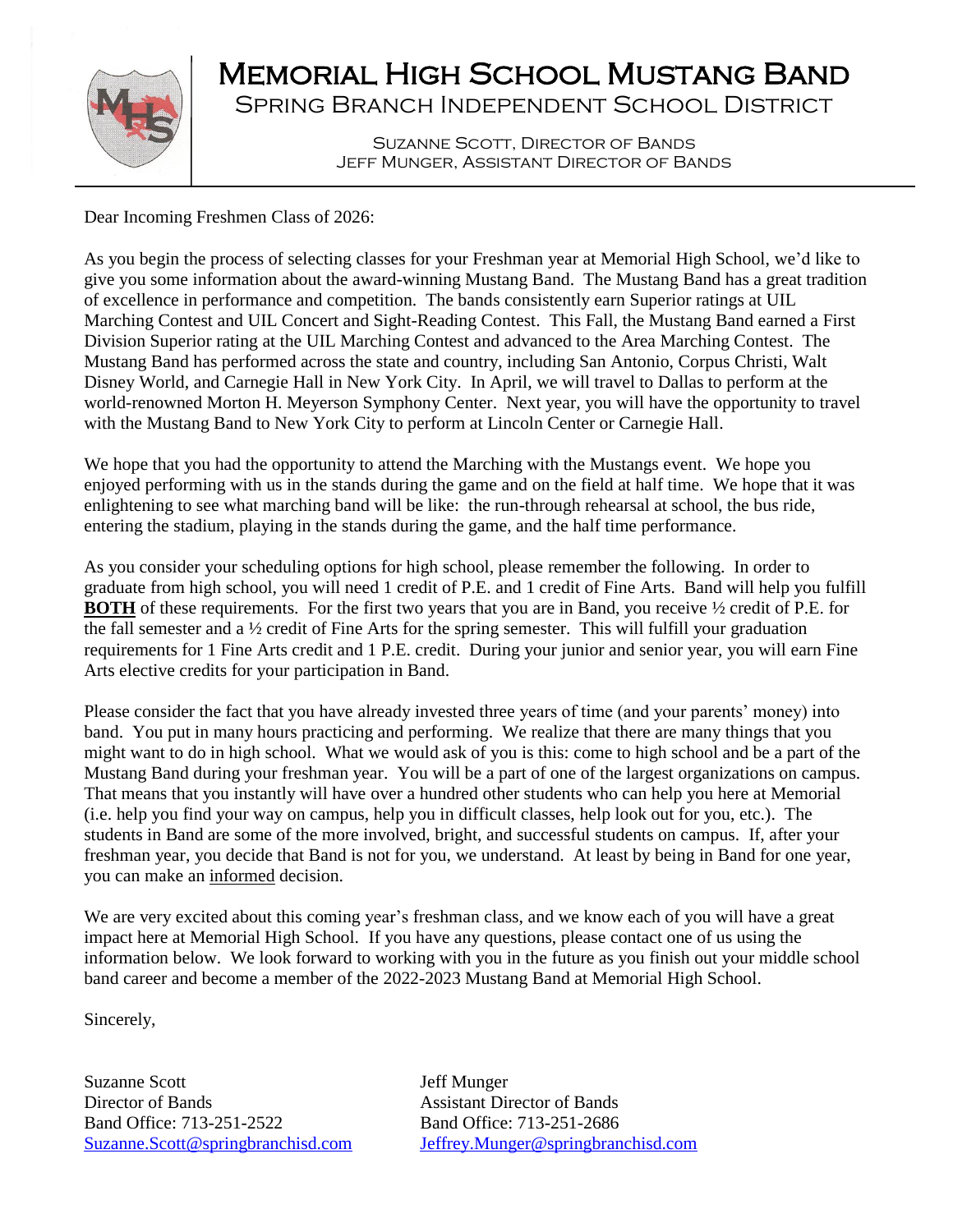## **FAQ (Frequently Asked Questions)**

#### **How many performing bands are there at Memorial High School?**

Currently, there are three concert bands at Memorial HS. The top band is the Honors Band, the second band is the Symphonic Band, and the third band is the Concert Band. All three bands combine after school to make the marching band. Students are placed in bands based on ability (there will be an audition in May) and prior years' performance (e.g. grades, attendance at performances, attitude, etc.). There is also a Jazz Band that meets after school (and sometimes during lunch) to prepare for concerts and performances.

#### **What is Summer Band and when does it start?**

Summer Band rehearsals for ALL Band students will start on **Monday, July 25, 2022**. During Summer Band, we will review our marching fundamentals and work on music to play on the field and in the stands. Toward the end of Summer Band, we will begin working on the drill for our marching contest show. Summer Band hours will be approximately 8:00am – 4:00pm with a break in midday for lunch. We will practice marching fundamentals outside in the morning for a couple of hours when it is "cooler" and be inside during the afternoon heat. Once Teacher Inservice begins, we will meet only in the late afternoon to early evening. You will receive a final schedule near the end of May when we receive all of our dates for the Fall 2022 calendar. **Note: Students must attend Summer Band rehearsals to earn a drill spot in the marching contest show. Please make every effort to plan your family vacations in June and July before Summer Band rehearsals begin.**

#### **Are there any special events or camps before Summer Band?**

There will be a "Fish Camp" Marching Orientation for all new marchers on **May 16th and 17th** from 4:15-5:45pm at Memorial High School. Percussion and color guard students should also make plans to attend Percussion Camp and Color Guard Camp during the week of **July 18-21, 2022** from 8:00am – 4:00pm. More information will be available later in the spring semester for all of these events.

#### **Who is in the marching band?**

All students in Band and Color Guard participate in the marching band. Everyone that has the desire to march will get the opportunity to do so. Students earn a position in the UIL Contest drill by passing off (playing by memory) the Fight Song, School Song, and the Marching Show music. Students must also demonstrate an understanding of correct marching fundamentals.

#### **What do I do for marching band if I play a double reed instrument?**

We do not march with double reed instruments (oboe or bassoon). Many of our double reed players perform in the front ensemble, or they learn another instrument for marching band such as alto sax or clarinet. The front ensemble is the percussion section that sets up on the front of the field. It includes instruments such as marimba, vibraphone, xylophone, bells, synthesizer, and other auxiliary percussion instruments. Double reed players can also perform in the color guard. Once marching season is over, double reed players will play oboe or bassoon during class as we transition to concert season.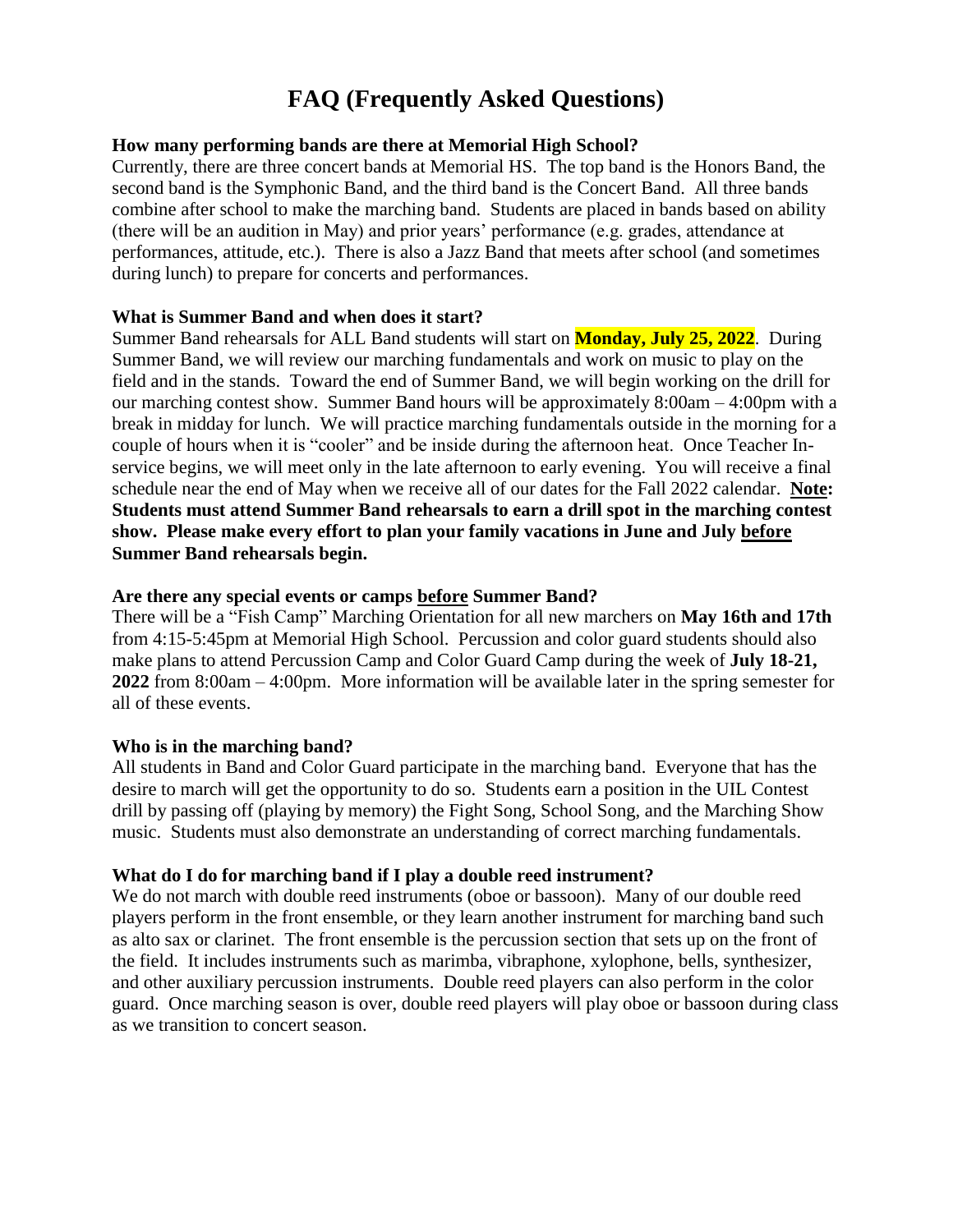#### **What kind of credit do I get for being in band?**

During your first two years of Band, you will earn a ½ credit of P.E. in the Fall semester and a ½ credit of Fine Arts in the Spring semester. After the first two years of Band, you will fulfill the graduation requirement for P.E. and Fine Arts. During your junior and senior years, you will earn 1 Fine Arts Elective credit each year.

#### **What is color guard and who can join?**

Color Guard is open to all students at Memorial High School. It is an auxiliary unit which performs with the Band using dance, body movement, flags, rifles, sabers, etc. They meet in a separate class and practice with the marching band after school. They attend and perform at all functions where the marching band performs. The color guard class is a year-long class. In the Spring semester, the Color Guard competes in a series of indoor competitions presented by the Texas Color Guard Circuit.

#### **Can I be in Band and athletics?**

Yes! Many sports do not conflict with Band. In the past, we have had band students on the track, tennis, swim, soccer, basketball, and football teams. It is harder to make some sports work with Band than others, but I will work with you so that you can do both. If you will be playing Freshman Football or Volleyball, you will go to those sports' practices after school and all of those games. You will come to Band when you can. This may mean that you shadow someone in the contest show or help move props, but you can still attend and perform at the varsity football games with the Band when possible.

#### **Can I be in Band and other extracurricular activities?**

Yes! In the past there have been band members that also participated in choir, orchestra, yearbook, Markettes, debate, and theater (to name a few). Communication and planning are essential for your participation in multiple activities. Please contact a Memorial High School band director if you have specific questions.

#### **Do I need a physical to participate in Band?**

YES! SBISD requires students participating in athletics or marching band to have an annual physical exam prior to the first practice. For marching band, this includes the first day of Percussion Camp, Color Guard Camp, or Summer Band. SBISD will offer low-cost physical exams in April. Memorial HS will offer a second opportunity for physicals in May. Please return the completed UIL Pre-Participation Physical Evaluation Form by **Tuesday, May 17th**. Note: Students that participate in Band and athletics will need to provide only one copy of the physical form. Please write BAND at the top of the form to indicate you are in the MHS Band.